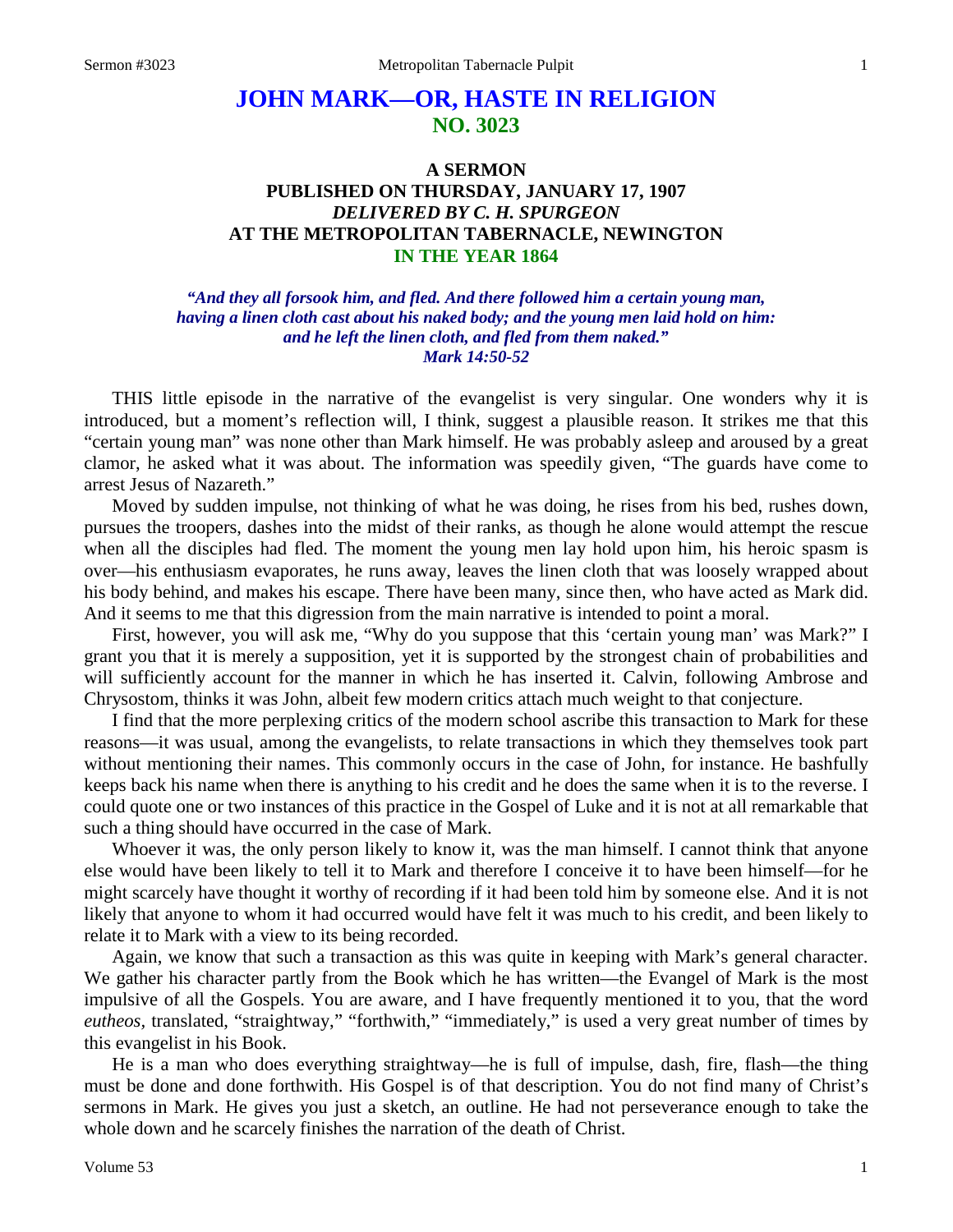His Book seems to break off abruptly, yet he is the most picturesque of all the evangelists. There are pieces of imagination and there are Hogarthian touches in the sacred biography he writes, that are not to be found in Matthew, or Luke, or John. The man is a man of fire. He is all enthusiasm. Poetry has filled his soul and therefore, he dashes at the thing. He lacks perseverance and will hardly finish what he takes in hand, yet there is a genius about him not altogether uncommon to Christian men in this age, and there are faults in him exceedingly common at the present time.

Once more, the known life of John Mark tends to make it very probable that he would do such a thing as is referred to in our text. When Paul and Barnabas set out on their missionary enterprise, they were attended by Mark. As long as they were sailing across the blue waters, and as long as they were on the island of Cyprus, Mark stuck to them. No, while they traveled along the coast of Asia Minor, we find they had John Mark to be their minister—but the moment they went up into the inland countries, among the robbers and the mountain streams—as soon as ever the road began to be a little too rough, John Mark left them, his missionary zeal had oozed out.

At a later period, Mark was the cause of a sharp contention between Paul and Barnabas. Paul would not have Mark with him any longer. He could not trust him—he did not believe in these impulsive people, who could not hold on under difficulties. But Barnabas, knowing him better—for Mark was sister's son to Barnabas—and feeling a kinsman's lenity to his faults, insisted upon it that they should take John Mark. And the altercation grew so violent between Paul and Barnabas that they separated on this account and would not proceed together on their divine mission.

Yet Barnabas was right, and I think that Paul was not wrong. Barnabas was right in his mild judgment of Mark, for he was a sound believer at bottom, and notwithstanding this fault, he was a real, true-hearted disciple. We find him afterwards reconciled entirely to the apostle Paul. Paul wrote to Timothy, "Take Mark, and bring him with thee: for he is profitable to me for the ministry." And we find Paul affectionately mentioning, "Marcus, sister's son to Barnabas," which shows, on the one hand, the apostle's Christian candor and kindness, and on the other hand, that Mark had retrieved his character by perseverance.

Tradition says that Mark became the Bishop of Alexandria. We do not know whether that was correct or not, but it is likely enough that he was. Certainly he was with Paul at Rome and the latter part of his life was spent with Peter at Babylon. See what a man he is. He goes to Rome, but he cannot stop there long. He has done his work in Rome. He is one of your fidgety people who do things all of a sudden, so away he goes to Alexandria.

But I think he must have found a very congenial friend in Peter. He would be a blessing to Peter and Peter would be a blessing to him, for Peter's disposition was cast in something of the same mold as his own. You may have noticed that Mark gives the most explicit account of Peter's fall. He enters very fully into it. I believe that he received it from Peter *viva voce*, and that Peter bade him write it down.

And I think the modest spirit of Mark seemed to say, "Friend Peter, while the Holy Ghost moves me to tell of your fault, and let it stand on record, He also constrains me to write my own as a sort of preface to it, for I, too, in my mad, hare-brained folly, would have run, unclothed as I was, upon the guard to rescue my Lord and Master, yet, at the first sight of the rough legionaries—at the first gleam of their swords—away I fled, timid, faint-hearted, and afraid that I should be too roughly handled."

For these reasons the supposition that this "certain young man" was John Mark appears to me not to be utterly baseless. There is no hypothesis in favor of any other man that is supported by equal probabilities. Very well, then. We will assume that he was the man and use the incident as the groundwork of our discourse. We have some counterparts of him here, and we shall try to find them out, and make use of Mark's blunder for their correction, in respect both to *hasty following* and *hasty running away.*

## **I.** First, here is HASTY FOLLOWING.

John Mark does not wait to robe himself but just as he is, he dashes out for the defense of his Lord. Without a moment's thought, taking no sort of consideration, down he goes into the cold night air to try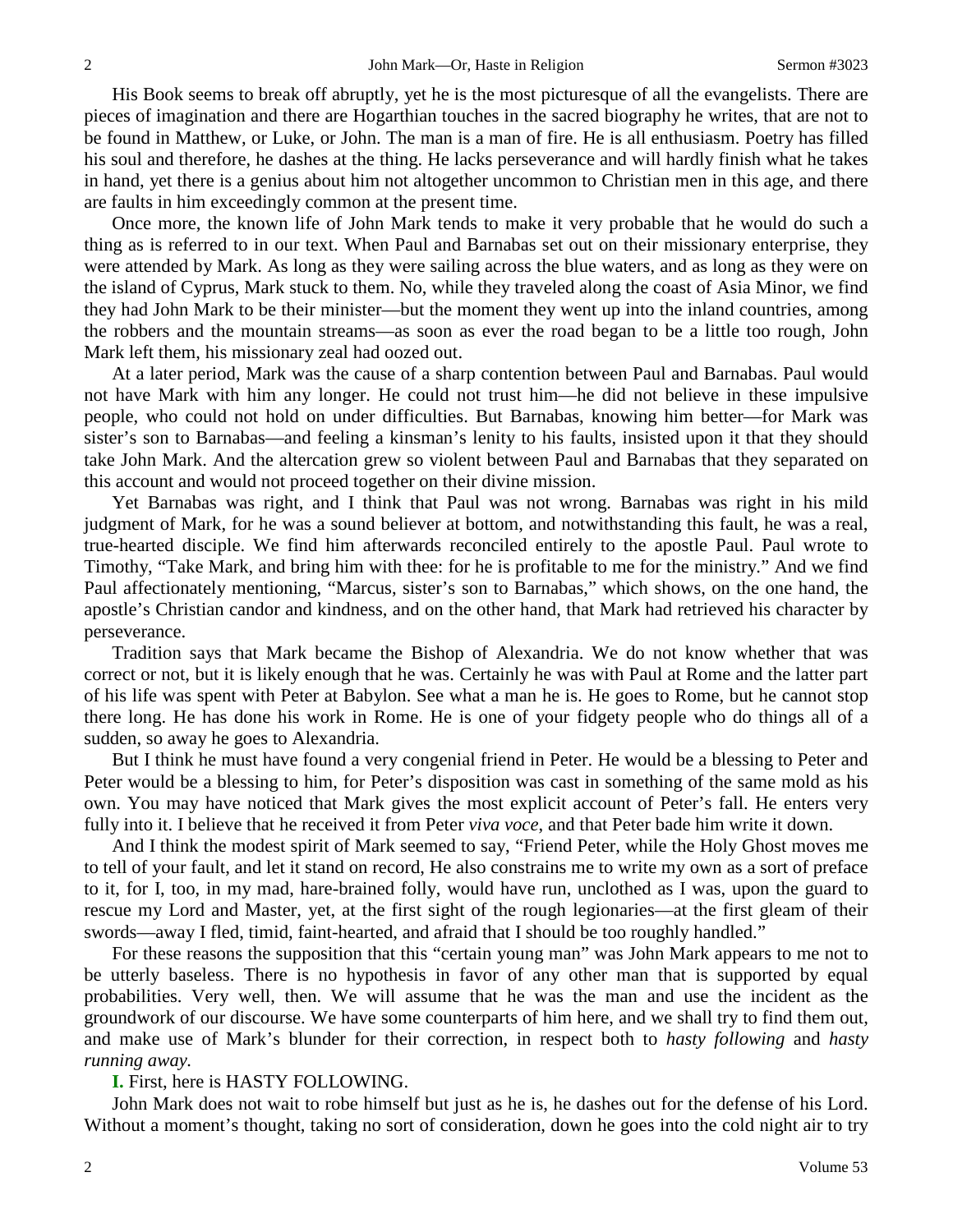and deliver his Master. Fervent zeal waited not for chary prudence. There was something good and something bad in this—something to admire as well as something to censure.

Beloved, *it is a good and right thing for us to follow Christ and to follow Him at once.* And it is a brave thing to follow Him when His other disciples forsake Him and flee. It is a bold and worthy courage to take deadly odds for Christ and to rush, one against a thousand, for the honor of His dear hallowed name. Would that all professors of religion had the intrepidity of Mark! Would that all who have been careless about religion might emulate his haste and be as precipitate in flying to Christ by faith as he was in running to the rescue in that hour of assault!

The most of men are too slow—fast enough in the world, but ah! how slow in the things of God! I declare that if corporations and companies were half as dilatory about worldly things as the church of God is about spiritual things, instead of a railway accident every three or four months, we should have one every hour. And instead of a revolution every one or two centuries, it would be well if we did not have one every year, for, of all the lazy things in the world, the church of Christ is the most sluggish. Of all people that dilly-dally in this world, I think the professed servants of God are the most drony and faddling.

*How slothful are the ungodly, too, in divine things*! Tell them they are sick and they hasten to a surgeon. Tell them that their title-deeds are about to be attacked and they will defend them with legal power—but tell them, in God's name, that their soul is in danger, and they think it matters so little and is of so small import, that they will wait on, and wait on, and wait on, and doubtless continue to wait on till they find themselves lost forever.

Let me stir up those who have not believed on the Lord Jesus Christ to look diligently to their eternal state. You have tarried long enough. The time that you have been out of Christ is surely long enough for the lusts of the flesh. What fruit have you gathered in your impenitence and sin? How much have you been bettered by neglecting Christ and minding worldly things? Has it not been all a dreary toil? It may have been decked out with a few transient pleasures, but putting the ungodly life into the scale, what does it come to? "Vanity of vanities, all is vanity."

Do you not confess this? Why, then, tarry any longer? Have you got any happiness in being an enemy to God? Then, why not be reconciled to Him? Oh, that the Spirit of God would make you see that the time past has sufficed you to have wrought the will of the flesh!

Besides, *how little time you have to spare*! Even if you have much, Jesus demands that you repent now. "The Holy Ghost saith, To-day if ye will hear his voice, harden not your hearts." The Gospel invitation is not for tomorrow, but for today. The warnings of the Gospel all bid you shun procrastination. Is not this Satan's great net in which men, like the silly fishes of the deep, are taken to their eternal destruction?

O you dove, pursued by the hawk, tarry not, but fly at once to the dovecote—to the wounds of Jesus and find shelter there! Jesus calls you. Come to Him while He calls you. Why will you delay? His cause needs you. Young men, there are some of you who will spend the best of your days in Satan's cause and when we get you, as we hope we shall—we shall have to baptize into Christ your shriveled age, your palsied weakness. Let it not be so, I pray you.

In these days of error and sin, Christ needs for His kingdom men who are strong and vigorous, young men who are strong, as John says, and "have overcome the wicked one." Fain would I turn recruiting sergeant and enlist you for my Master. Oh, that you were on His side now! You cannot be too hasty here. If now the weapons of your rebellion are thrown down, if now you "kiss the Son, lest he be angry," you will have waited already too long. You will not—you cannot come to Christ too soon.

Hark! Hark! I hear the chariot wheels of Death. He comes! He comes! and the axles of his chariot are hot with speed. He stands aloft, driving his white horse. The skeleton rider brandishes his awful spear and you are the victim. God has spared you up till now, but He may not bid you spend another Sabbath-day here. I hear the mowers scythe everywhere, as I pass along, making ready to cut down the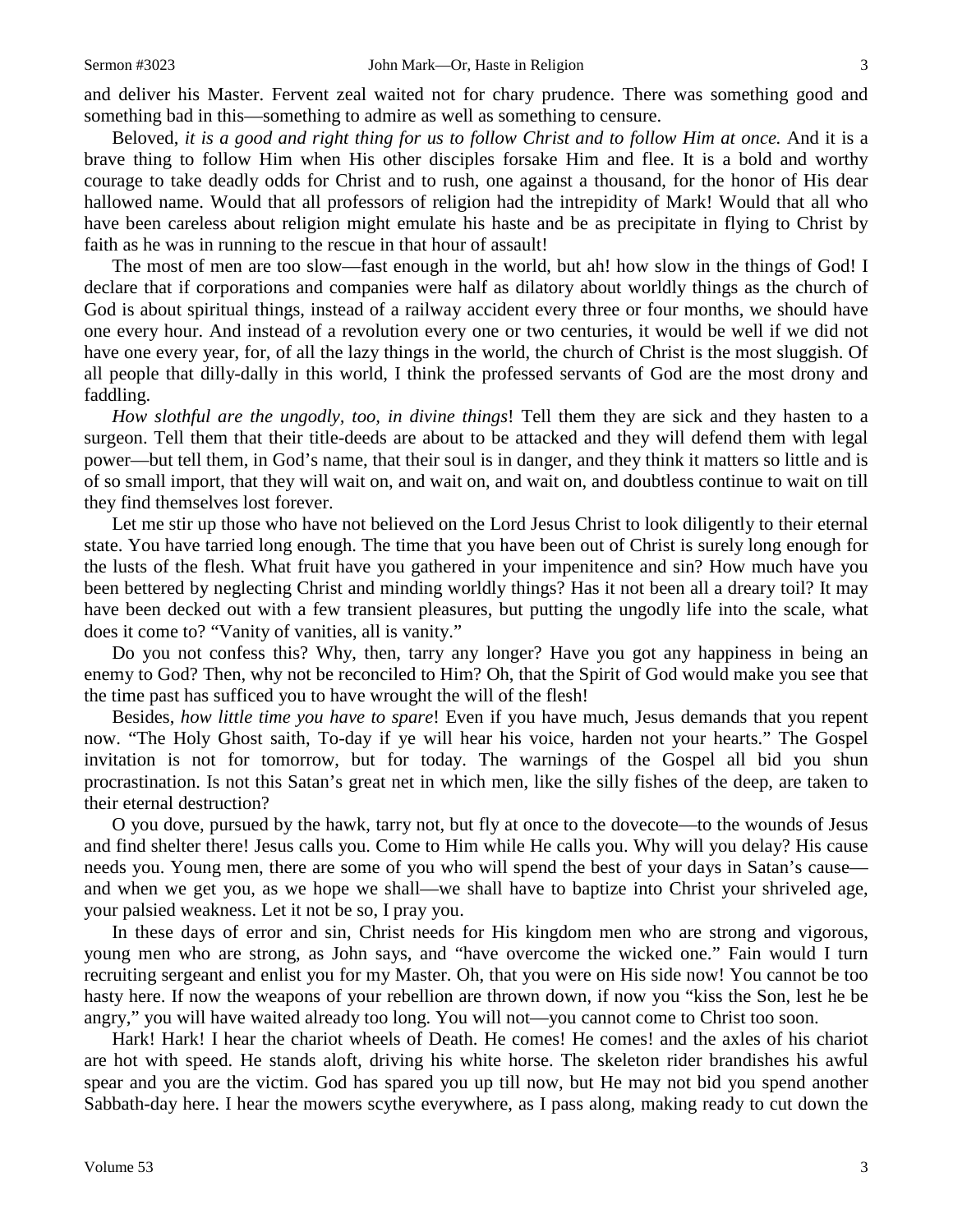grass and the flower thereof. Death's scythe is being sharpened now. He reaps his harvest every day and whether you are prepared or not, you must be cut down when God's time shall come.

Fly, then, I pray you. And though you are, like John Mark, unfit and unprepared, remember that you may come to Christ naked, for He can clothe you. You may come to Christ filthy, for He can wash you. You may come all unholy and defiled to Jesus, for He can put away your sin. Come! The Spirit of God seems to me to say to you, "Come." I pray that He may bid you to come and "lay hold on eternal life."

I do not know how it is, I sometimes feel for many of my hearers—especially for those of you whose faces I have seen for years—an awful earnestness even when I am not in this pulpit. And I think then that if I could get at your ear, I would plead with you. Bethink you how many like you I have buried. How often do I stand at the grave's mouth, till sometimes, when, week after week and twice each week, I stand there, I fancy myself talking to dying men, and not to living men at all—talking to a company of shadows that come and go before me—and I stand still, myself a shadow, soon to flit like the rest.

Oh, that I could talk to you as I then feel, and pour out my soul to you! We need a Baxter to bring men to immediate decision—Baxter with weeping eyes and burning heart—Baxter, who says, "I will go down on my knees to entreat you to think upon eternal things." Baxter, who cries and groans for men till they cry and groan for themselves.

Why will you die? Why will you let that fatal procrastination kill you? Why will you put off seeking the Savior until your day is over? Why will you still waste the candle which is so short? Why will you let the day go when the sun already dips beneath the horizon? By the shortness of time, by the sureness of death, by the certainty of eternal judgment, I beseech you to fly to Jesus, and to fly to Jesus now, even though it should be in the hurry of John Mark.

Now I change my note, for there is a haste that we must reprove. The precipitate running of Mark suggests an admonition that should put you on your guard. He came on a sudden by his religion and there are some people who do this who might as well have no religion at all. That, however, was not the case with Mark. He was a genuine Christian character, yet, with nine out of ten of these people, I am afraid it is far otherwise. Let me address some here who have all of a sudden come to Christ. I do not want to throw doubts in their way as to their sincerity, but I do want to incite them to examine themselves.

I am afraid *some people make a hasty profession through the persuasion of friends.* You walk with your friend and he says, "I have joined the church—why don't you do so?" He is not wise enough to put to you pointed questions which would let him see whether you are converted or not, but he unwisely presses you to make a profession when there is no grace in your heart. I pray you, as soon as you know Christ, speak out for Him, and come out and show your colors.

But I also beseech you never profess to follow Christ merely through the persuasion of friends. I trust no pious mother would ever recommend you to do so. I am sure no wise father would ever urge it upon you. They would bid you fly to Christ at once, but as to making a profession of faith, they would have you see first whether the root of the matter be in you—and when they are persuaded and you are persuaded that it is—they will throw no stumbling blocks in your way.

Young people, I pray you, do not be deceived in this matter. How many have we seen, in revival times, who have been induced to come forward to "the penitent form," as it is called. That night, oh, how much they felt because their natural sensibilities were strongly wrought upon. But the next morning, oh, how little have they felt! When the agencies that stimulated them have been withdrawn, when the meetings that stirred the embers, and the preacher that fanned the flame no longer exert any transient spell over them—their disenchanted souls sink down into a profound stupor.

In many churches there are so few making profession of religion that there is not much danger of this evil—but here, where we receive so many every week, there is need for wise discrimination. I do beseech you never to sit down with a religion that comes to you merely through your being talked to by your acquaintances.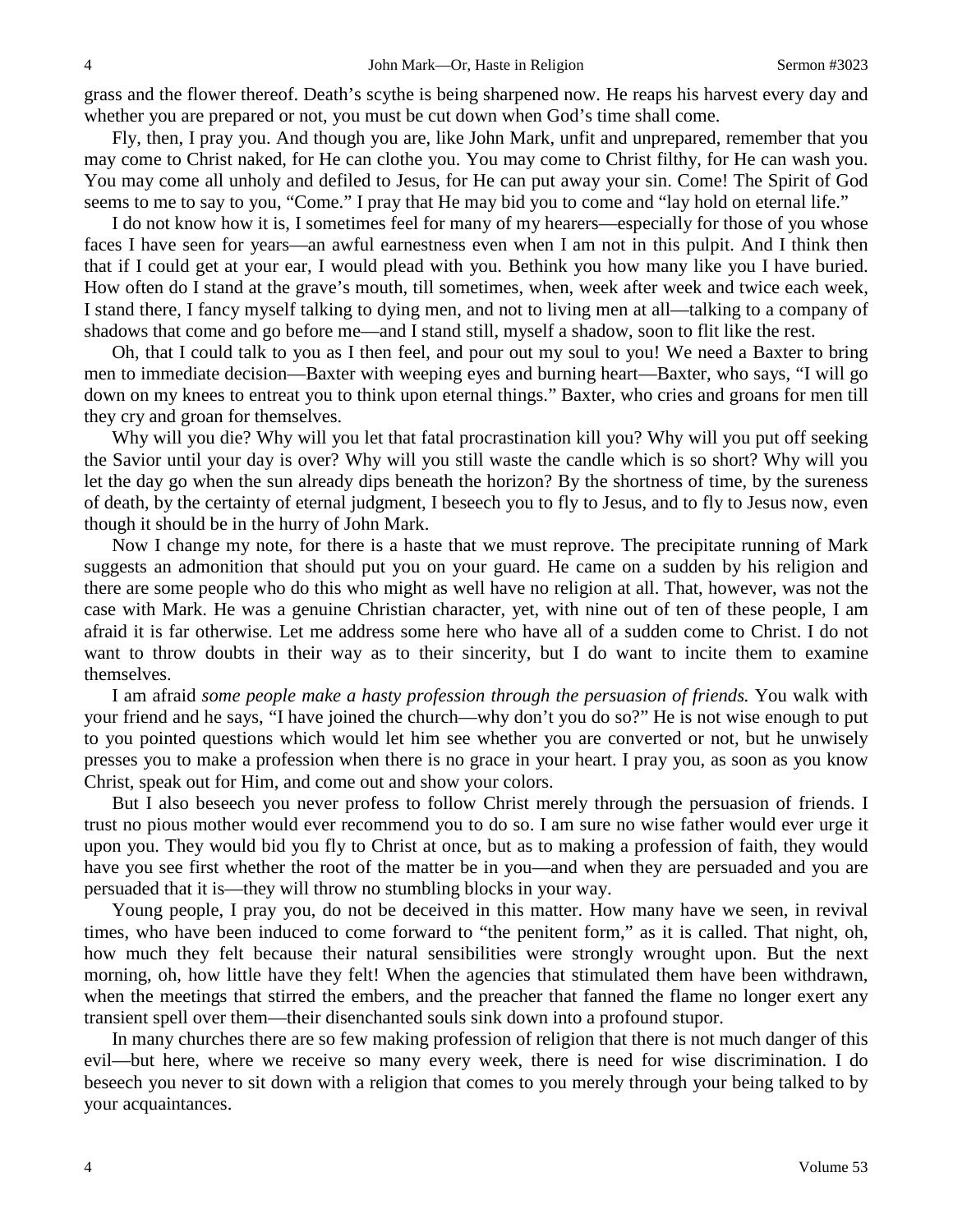## *"True religion's more than notion; Something must be known and felt."*

Nor are there a mere few *who get their religion through excitement.* This furnishes another example of injudicious haste. They hear religion painted as being very beautiful. They see the beauty of it. They admire it—they think what a lovely thing it must be to be a Christian. Feeling this and misled by a sort of excitement in their minds, they conclude that this is repentance. A false confidence they write down as faith. They eagerly infer that they are the children of God, whereas, alas! they are but the dupes of their own emotion—and still "the children of wrath, even as others."

Beware, I pray you, of a religion which lives upon excitement. We ought to be filled with enthusiasm. A fervent love should make our hearts always glow. The zeal of God's house should be our master-passion. Men never do much in politics till they grow warm upon a question, and in religion, the very highest degree of excitement is not only pardonable, but praiseworthy.

What, then, is it, which we deprecate? Not the emotions of spiritual life, but an exclusive dependence upon impulse. If you try to live upon the spell of a man's words, upon the imposing grandeur of a multitude assembled together, upon the fascination of congregational singing, or even upon the heart-thrilling fervor of prayer meetings, you will find the lack of substantial food, and the danger of an intoxicated brain. As it was with the quails which the children of Israel ate in the wilderness, God's bounties may be fed upon to your injury. No, dear friends, there must be the real work of the Holy Ghost in the soul or else the repentance we get will be a repentance which needs to be repented of.

I well know a town where there was a certain eminent revivalist, whom I greatly respect. It was said that half the population had been converted under his ministry, but I do not think that, if the numbers were counted at the present moment, there would be found a dozen of his converts. This revival work, where it is real and good, is God's best blessing, but where it is flimsy and unreal, it is Satan's worse curse.

Revivalists are often like the locusts. Before them, it may not be quite an Eden, but certainly, behind them, it is a desert when the excitement is over. I like rather to see the Word so preached that men are brought under its power by the force of the truth itself and not by excitement—by the truth of God being laid down in so clear a manner as to enlighten the judgment, rather than by perpetual appeals to the passions, which ultimately wear out the sinews of mental vigor and make men more dull in religion than they were before.

*Beware, I pray you, of getting the mere religion of poetry, enthusiasm, and rhapsody.* Many profess Christ and think to follow Him without counting the cost They fancy the road to heaven is all smooth, forgetting that the way is rough, and that there are many foes. They set out, like Mr. Pliable, for the Celestial City, but they stumble into the first bog and then they say that, if they can but get out on the side nearest to their own house, Christian may have the brave country all to himself for them.

Oh, the many we have seen, at divers times, that seemed to run well, but they ran in the strength of the flesh and in the mists of ignorance. They had never sought God's strength. They had never been emptied of their own works, and their own conceits. Consequently, in their best estate they were vanity. They were like the snail that melts as it crawls—not like the snowflake upon the Alps, which gathers strength in its descent till it becomes a ponderous avalanche.

God make you to be not meteors, but stars fixed in their place. I want you to resemble, not the *ignis fatuus* of the morass, but the steady beacon on the rock. There is a phosphorescence that creeps over the summer sea, but who is ever lighted by it to the port of peace? And there is a phosphorescence which comes over some men's minds—very bright, it seems, but it is of no value—it brings no man to heaven.

Be as hasty as John Mark, if it be a sound haste, but take care that it is not a spasm of excitement—a mere fit. Otherwise, when the fit is over, you will go back to your old haunts and your old habits with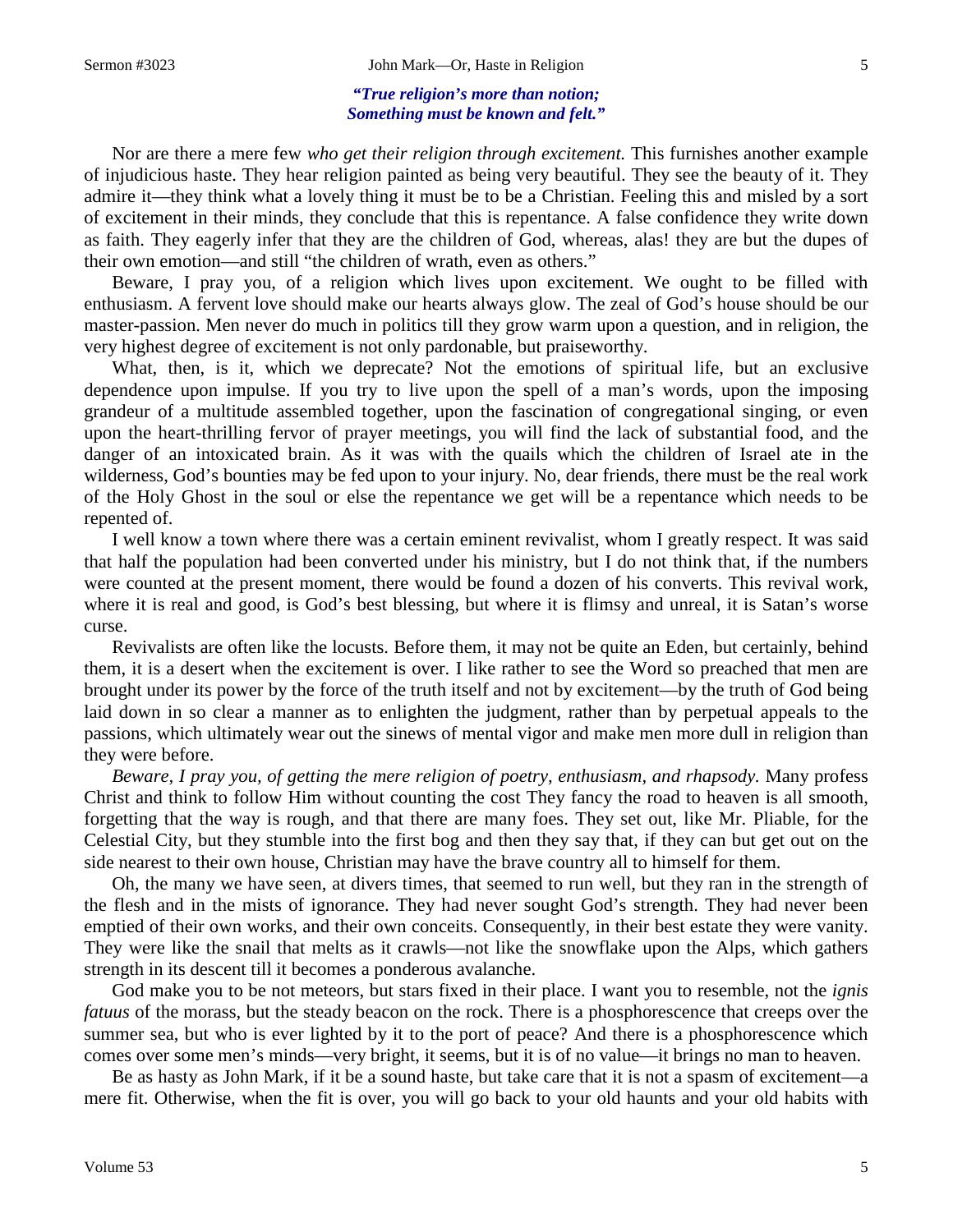shame. You will be like Saul among the prophets one day and hating the anointed king the next. So much, so earnestly would I warn you against hasty followings of Christ.

**II.** It only remains for me to notice briefly THE HASTY RUNNING AWAY.

I do not know that the persons who are readiest to run away are always those who were the fastest to make their profession. I am inclined to think not. But some who do run well at first, have hardly breath enough to keep the pace up, and so turn aside for a little comfortable ease—and do not get into the road again. Such are not genuine Christians—they are only men-made, self-made Christians—and these selfmade Christians never hold on, and never can hold on, because time wears them out and they turn back to their formed state.

*There are two kinds of* desertion which we denounce as *hasty running away—*the one *temporary,* the other *final.* To the members of the church, let me speak upon the former. My dear brethren and sisters, especially you who are young in years and have lately been added to our number, I pray you, watch against temporary runnings away from the truth of Christ. Think what a fool Mark made of himself.

Here he comes. Here is your hero. What wonders he is going to do! Here is a Samson for you. Perhaps he will slay his thousand men. But no, he runs away before he strikes a single blow. He has not even courage enough to be taken prisoner and to be dragged away with Christ to the judgment seat, and bear a patient witness there. He turns tail at once and away he flies.

How simple he looked! How everybody in the crowd must have laughed at the venturesome coward—the dastardly bravo! And what a fool will you seem if, after uniting yourself with the church and seeming to be a servant of God, you shall give way under temptation! Some young man in the same shop laughs at you and says, "Aha, aha, you are baptized, I hear." And you tremble, like Peter, under the questioning of the little maid,.

Or your master sees something wrong and he makes some rough remark to you, "Well, this is a fine thing for a Christian soldier!" Cannot you face the enemy for the first time? "If thou hast run with the footmen, and they have wearied you, then how canst thou contend with horses? and if in the land of peace, wherein thou trustedst, they wearied thee, then how wilt thou do in the swelling of Jordan?"

A religion that cannot stand a little laughter must be a very rotten one. We know some people, whose religion is on so unsound a basis, whose profession is so hollow, and whose position is so shaky, that they make a great noise when we touch them. Their system is of human construction, and rotten, and they know it, therefore are they angry if we do but allude to it. Were it sound and good, then, whatever we might say would never frighten them.

But sirs, how many, who have made a fair show in the flesh, have been personally and individually tried and found wanting? "Tekel" has been written on the wall concerning them. Their first setting out was hasty and they have been turned aside through a little laughter.

Do you not see, dear friends, that this will always render you very untrustworthy? If you shrink in this way, the church will never trust you. I hope you will be a leader in God's Israel one day, young man. We are looking to you, if not to be a preacher, yet to be a church officer one day. But who will ever ask you to do anything when you cannot keep steadfast and hold your own position? He who has not grace enough to prevent his running away in the time of tribulation is not at all likely to be made a leader of God's host. The church will retain you, as it retained Mark, but it will always look upon you with a sort of suspicion. We shall always say, "Where is So-and-So? We know where he was yesterday, but where is he today?" Therefore, abstain from these inconsistencies for your own character's sake.

Besides, how much damage you do the church with which you are connected! All the persecutors and infidels outside the church's walls can never harm us so much as inconsistent people inside. "Ah!" they say, "there is one of the people who go to the meeting," when they see a man in the tavern-house who sits at the communion table.

"Ah! there is one of your religious people! He can cheat as well as anybody else. He knows how to thumb the yard measure. He knows how to give short weight. He knows how to promise to pay on a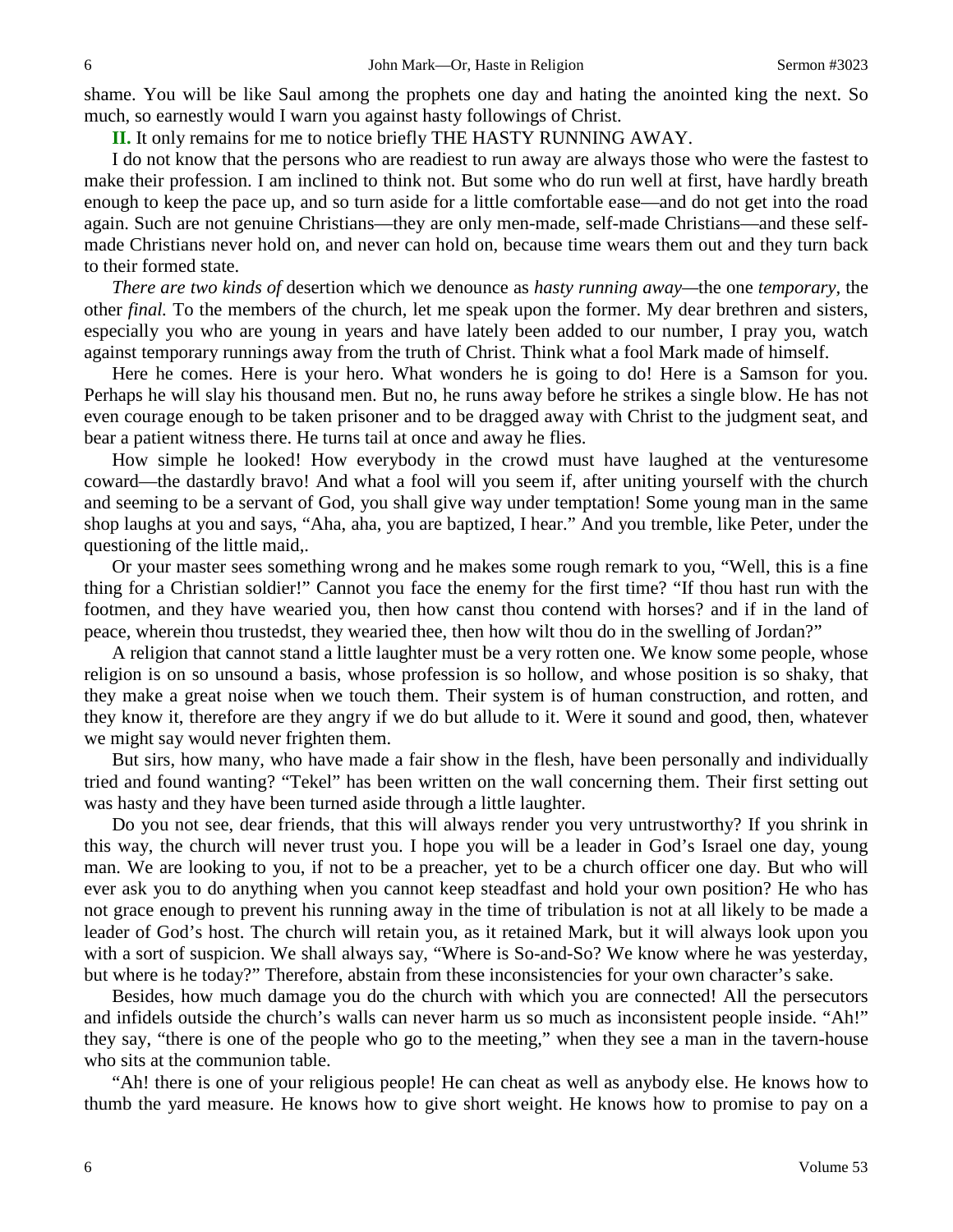And then see what harm this will do to Christ's church itself. How many, who love God, will sit down and weep when they see such inconsistencies in you! Good captains can endure wounds—they can even bear defeat—but they cannot bear to see cowardice on the part of their troops. They cannot bear to see their men running away. If "the men of Ephraim, being armed, and carrying bows, turn back in the day of battle," then their leader weeps, for the glorious cross of Christ is dishonored, the escutcheon is sullied, and the banner is trailed in the mud.

May the Lord so keep us that our garments shall be always white. That though before God we may have many sins to confess, we may stand like Job and say, "Lord*,* thou knowest that I am not wicked." May your testimony be so clear concerning the religion of Christ that those, who watch for your halting and who hate you with a perfect hatred, may nevertheless find nothing against you, but may be constrained to say, "These are the servants of the living God and they serve Him indeed and of a truth."

I urge you not to flee or to flinch. Some of us have had much lying and slander to bear in our time, but are we a whit the worse? Nay, and if we had to choose whether we would bear it again, would we not do so? We may have had to be laughed at and caricatured, but all that breaks no bones and should not make a brave man wince. Who can be afraid or alarmed when his war cry is, "The Lord of hosts," and when the banner of God's own truth waves over his head?

Be of good courage, my brethren, and you shall yet win the victory. In the world you shall have tribulation, but in Christ you shall have peace. Value the Holy Spirit above all things. Realize your entire dependence upon Him. Pray for fresh grace. Venture not into the world without a fresh store of His hallowed influence. Live in the divine love. Seek to be filled with that blessed Spirit and then, my brethren, even if the strong man armed shall lay hold of you, you will not flee away—shame shall not overtake you, dismay shall not affright your souls, but you shall stand in unblemished integrity to the end as the true servants of Jesus Christ.

And now, in concluding, *what am I to say of a final apostasy?* None of God's people ever pursue their wanderings to this terrible issue. No vessel of mercy was ever finally wrecked. No elect souls can run to this fatal length of wickedness. But there are many, in the visible church, who do draw back to perdition. Many, who profess to belong to Christ, are branches that bear no fruit and therefore are cut off and cast into the fire.

That may be the condition of some here present. It may be the lot of some of you who "have a name to live, and are dead." Let me plead with you. Oh, what a dreadful thing it will be if you apostatize after all! Shall I live to see you go back into the world? I would sooner bury you. Shall I live to see some of you, who have professed to find the Lord under my ministry, at last sinning with a high hand and an outstretched arm, and living worse than you did before? God spare us this evil thing! Let Him chastise His servant in any way He thinks fit, but O Lord, if possible, let not this be the rod—to see professors become false!

Remember that, if you do apostatize, you have increased your guilt by the profession you have made and impressed your character with a more terrible defilement. When the unclean spirit went out of the man, and afterwards returned, he brought with him seven other spirits more wicked than himself, and they entered in and dwelt there, and the last state of that man was worse than the first. It would have been better for you never to have known the way of righteousness than, having known it, to turn aside to those crooked paths.

Think what the dying bed of an apostate must be. Did you ever read, "The Groans of Spira"? That was a book, circulated about the time of the Reformation—a book so terrible that even a man of iron could scarcely read it. Spira knew the Gospel, but yet went back to the Church of Rome. His conscience awoke on his dying bed, and his cries and shrieks were too terrible to be endured by his nurses. And as to his language—it was despair written out at full length in capital letters.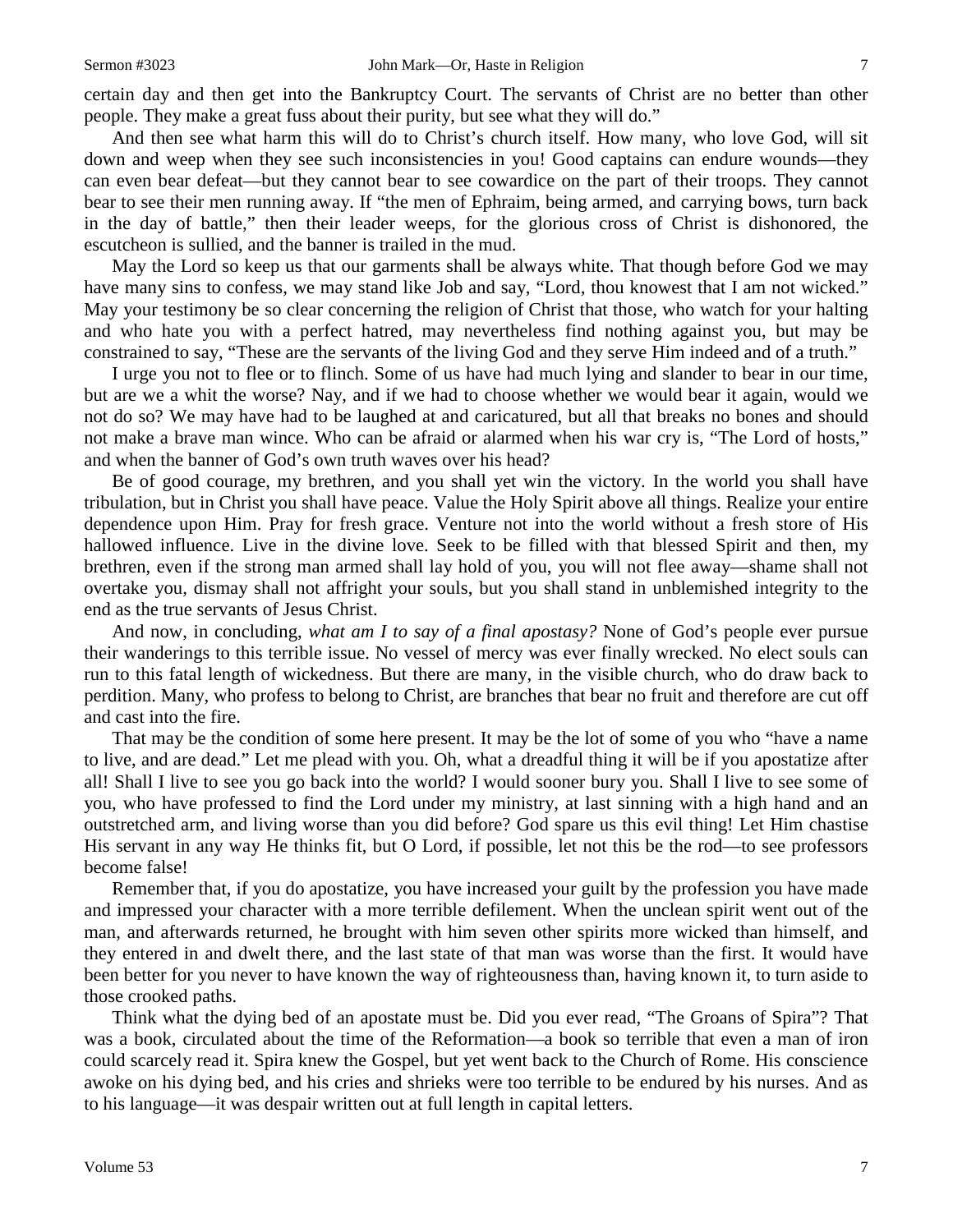My eminent predecessor, Mr. Benjamin Keach, published a like narrative of the death of John Child, who became a minister of the Gospel, but afterwards went back to the church from which he had seceded and died in the most frightful despair. May God keep you from the deathbed of any man who has lived as a professing Christian, yet who dies an apostate from the faith!

But what must be the apostate's doom when his naked soul goes before God? How can he hear that awful sentence, "Depart, thou cursed one, you have rejected Me, and I reject you—you have departed from Me, I also have cast you away forever and will not have mercy upon you"? What will be this poor wretch's shame, at the last great day, when, before the assembled multitudes, the apostate shall be unmasked?

I think I see the profane and open sinners, who never professed religion, lifting themselves up from their beds of fire to point at him. "There he is," says one, "will he preach the Gospel in hell?" "There he is," says another, "he rebuked me for cursing, yet he was a hypocrite himself." "Aha!" says another, "here comes a psalm-singing Methodist, one who was always at his meeting. He is the man who boasted of his religion, yet here he is."

No greater eagerness will ever be seen among Satanic tormentors than in that day when devils drag the hypocrite's soul and the apostate's spirit down to perdition. Bunyan pictures this with massive but awful grandeur of poetry when he speaks of the back way to hell. The devils were binding a man with nine cords and were taking him from the road to heaven—in which he had professed to walk—and thrust him through the back door of hell.

Mind that back way to hell, professors! You professors of religion, who have been in the church for years, "examine yourselves whether ye be in the faith." Examine yourselves, whether you are deceived. Look well to your state, see whether you are really in Christ, or not. It is the easiest thing in the world to give a lenient verdict when you yourself are to be tried.

But oh, I implore you, be just and true here. Be just to all, but be specially rigorous in judging yourself. Remember, if it be not a rock on which you build, your house will fall, and great will be the fall of it. Oh, may the Lord give you sincerity, constancy, and firmness—and in no day, however evil, may you be tempted to turn aside. Rather, may you hold fast by God and His truth—by Christ and His cross, come what may!

My soul longs, however many years God may spare me to walk in and out among you, to find you as earnest for God, and as loving towards Christ, as you are this day. I glory in you among all the churches. God has given you the spirit of faith, and prayer, of earnest zeal, and a sound mind. Unto Him be the glory.

But as a church, do not backslide. Let not our fervor diminish, let not our zeal die out. Let us love one another more tenderly than ever. Let us cling fast to one another. Let us not be divided, let no root of bitterness springing up trouble us. Firm and steadfast, shoulder to shoulder, like a phalanx of old, let us stand fast and so repel the foe, and win the kingdom for Jesus Christ our Lord.

"Now unto him that is able to keep you from falling, and to present you faultless before the presence of his glory with exceeding joy, to the only wise God our Savior, be glory and majesty, dominion and power, both now and ever. Amen."

**PUBLISHERS' NOTE:** No exposition of the passage of Scripture read by Mr. Spurgeon before he preached the foregoing sermon appears to have been preserved and the subject on which he spoke was so unusual that no other exposition would have been appropriate to accompany it. As the preacher, in his introduction, referred to various portions of the New Testament where allusion is made to Mark or Marcus, it has been deemed advisable to reprint *all* the references to John Mark, so that readers may examine them in the light of Mr. Spurgeon's message. Under the circumstances, they are printed without note or comment—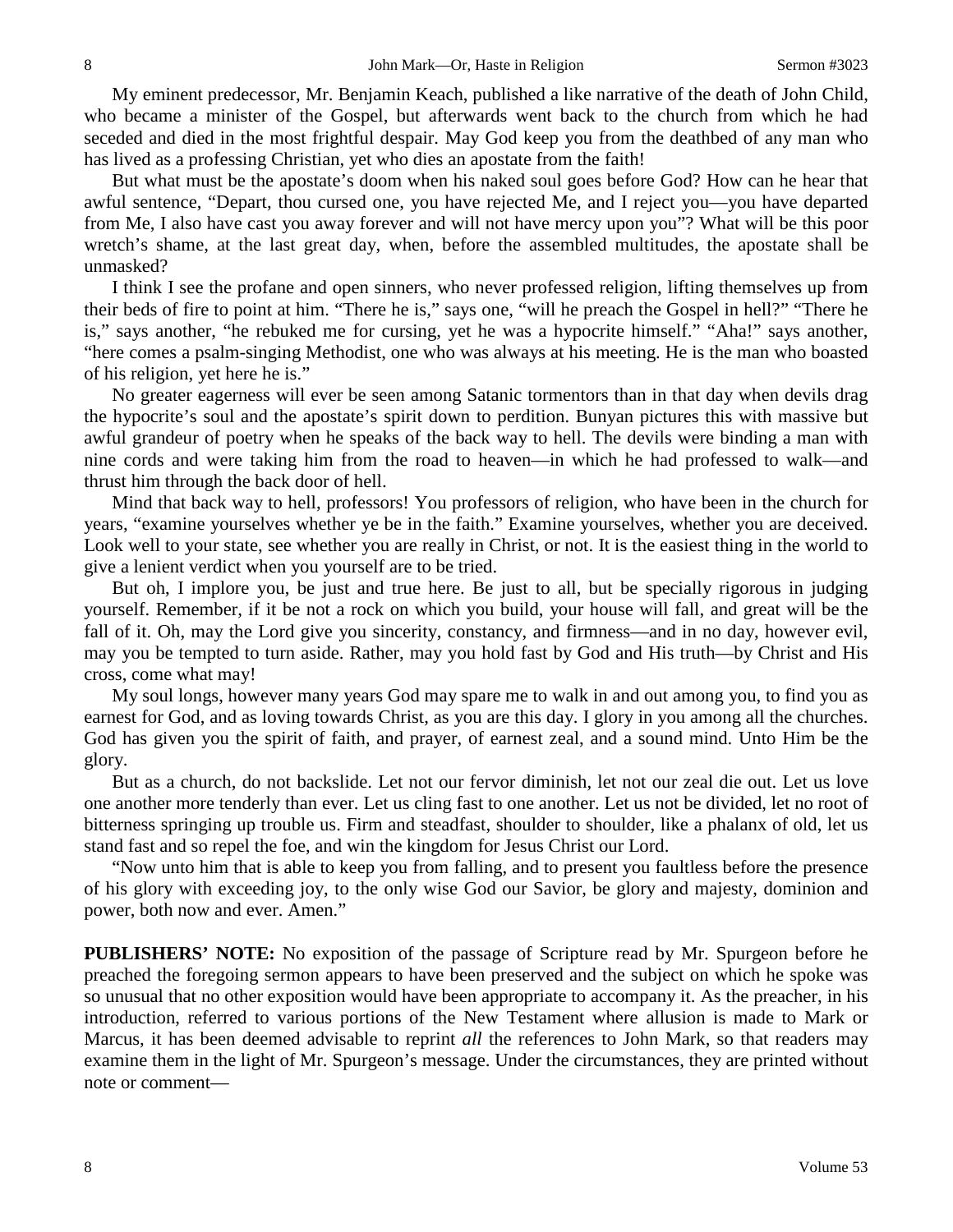**Acts 12:11-25.** *And when Peter was come to himself, he said, Now I know of a surety, that the Lord hath sent his angel, and hath delivered me out of the hand of Herod, and from all the expectation of the people of the Jews. And when he had considered the thing, he came to the house of Mary the mother of John, whose surname was Mark; where many were gathered together praying. And as Peter knocked at the door of the gate, a damsel came to hearken, named Rhoda. And when she knew Peter's voice, she opened not the gate for gladness, but ran in, and told how Peter stood before the gate. And they said unto her, Thou art mad. But she constantly affirmed that it was even so. Then said they, It is his angel. But Peter continued knocking: and when they had opened the door, and saw him, they were astonished. But he, beckoning unto them with the hand to hold their peace, declared unto them how the Lord had brought him out of the prison. And he said, Go shew these things unto James, and to the brethren. And he departed, and went into another place. Now as soon as it was day, there was no small stir among the soldiers, what was become of Peter. And when Herod had sought for him, and found him not, he examined the keepers, and commanded that they should be put to death. And he went down from Judaea to Caesarea, and there abode. And Herod was highly displeased with them of Tyre and Sidon: but they came with one accord to him, and, having made Blastus the king's chamberlain their friend, desired peace; because their country was nourished by the king's country. And upon a set day Herod, arrayed in royal apparel, sat upon his throne, and made an oration unto them. And the people gave a shout, saying, It is the voice of a god, and not of a man. And immediately the angel of the Lord smote him, because he gave not God the glory: and he was eaten of worms, and gave up the ghost. But the word of God grew and multiplied. And Barnabas and Saul returned from Jerusalem, when they had fulfilled their ministry, and took with them John, whose surname was Mark.*

**Acts 13:5.** *And when they were at Salamis, they preached the word of God in the synagogues of the Jews: and they had also John as their minister.* 

**Acts 13:13.** *Now when Paul and his company loosed from Paphos, they came to Perga in Pamphilia: and John departing from them returned to Jerusalem.* 

**Acts 15:35-41.** *Paul also and Barnabas continued in Antioch, teaching and preaching the word of the Lord, with many others also. And some days after Paul said unto Barnabas, Let us go again and visit our brethren in every city where we have preached the word of the Lord, and see how they do. And Barnabas determined to take with them John, whose surname was Mark. But Paul thought not good to take him with them, who departed from them from Pamphylia, and went not with them to the work. And the contention was so sharp between them, that they departed asunder one from the other : and so Barnabas took Mark, and sailed unto Cyprus; and Paul chose Silas, and departed, being recommended by the brethren unto the grace of God. And he went through Syria and Cilicia, confirming the churches.*

**Colossians 4:10-11.** *Aristarchus my fellowprisoner saluteth you, and Marcus, sister's son to Barnabas, (touching whom ye received commandments: if he come unto you, receive him;) and Jesus, which is called Justus, who are of the circumcision. These only are my fellowworkers unto the kingdom of God, which have been a comfort unto me.*

**2 Timothy 4:11.** *Only Luke is with me. Take Mark, and bring him with thee: for he is profitable to me for the ministry.* 

**Philemon 23-24.** *There salute you Epaphras, my fellowprisoner in Christ Jesus; Marcus, Aristarchus, Demas, Lucas, my fellowlabourers.*